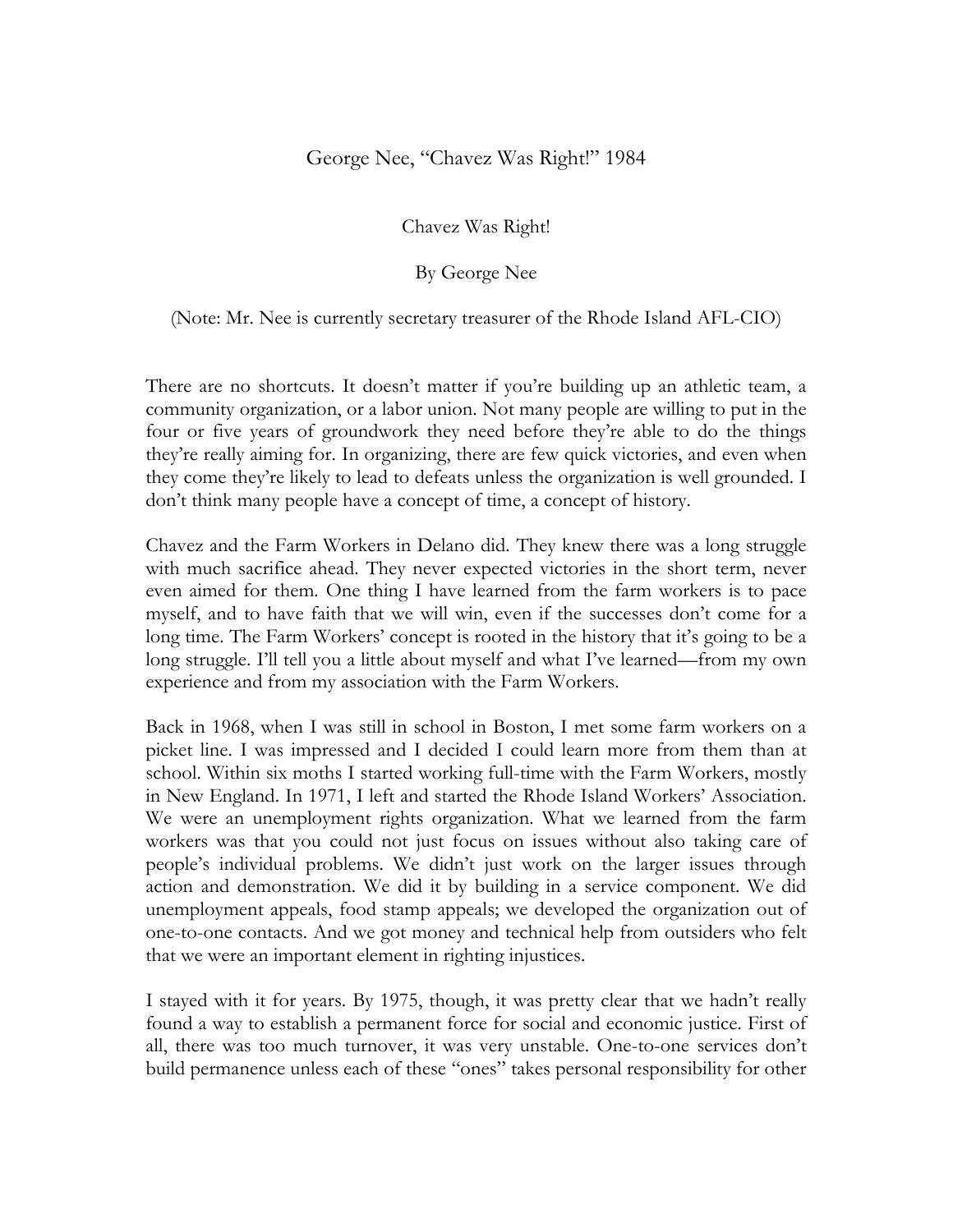people. The funding was always a real circus and I just didn't feel that we were making any progress—or that I was progressing as an individual. I kind of reached a crossroads. So when Chavez's son-in-law, an old friend, called me and asked if I'd come out to California to work with the Farm Workers, it sounded great. It was a good chance to make a change and learn something.

I had been in touch with Chavez over the years. He was aware of the work we were doing in the Rhode Island Workers Association and was always very supportive. Chavez feels an obligation to repay the help that the Farm Workers union has received from all of the various church and labor organizations and community organizations throughout the years. The one way he feels that he can repay that debt is to help train organizers.

I spent forty or fifty days with Chavez, walking the highways. Chavez had committed himself to a 1,000 mile pilgrimage. During the day we marched and at night we spoke at rallies. The law had just been changed. Provisions under the National labor Relations Act of 1935 and the Landrum-Griffin Act of 1959 had finally been extended to farm workers. It had taken 12 years of patient education, extensive grass roots action, and effective lobbying. This march was designed to educate farm workers all along the valley to their rights to organize, and how to conduct elections.

Working with Chavez and talking with his organizers and union members helped me clarify my own concerns. I discovered that here, 3000 miles away from Rhode Island and in another state with a different population, some of the same problems and some of the same principles of organizing applied. I began to see that the point that I had got to, after five years of doing community organizing, was pretty much the same point that Chavez's organizing group had reached when it was at the crossroads of becoming the Farm Workers union. I felt that our group in Rhode Island had to transform itself also. It was interesting to talk with Chavez about what happened when the Farm Workers changed. His staff had the same fears, the same reluctance to try something new. I think there are some universal problems that exist and are not related solely to farm workers in California.

I realized that we had to change the Association from a nice guy organization where we gave help to anyone who walked in the door and where most of the financial support came from well wishers on the outside, to a totally self supporting organization. When I returned to Rhode Island and tested out some of these ideas, I ran into a lot of reluctance. Even some of our most steady supporters betrayed some pretty condescending attitudes towards the poor. Like on the issue of paying dues. They said poor people can't afford it or won't do it. Well, that's a lot of shit.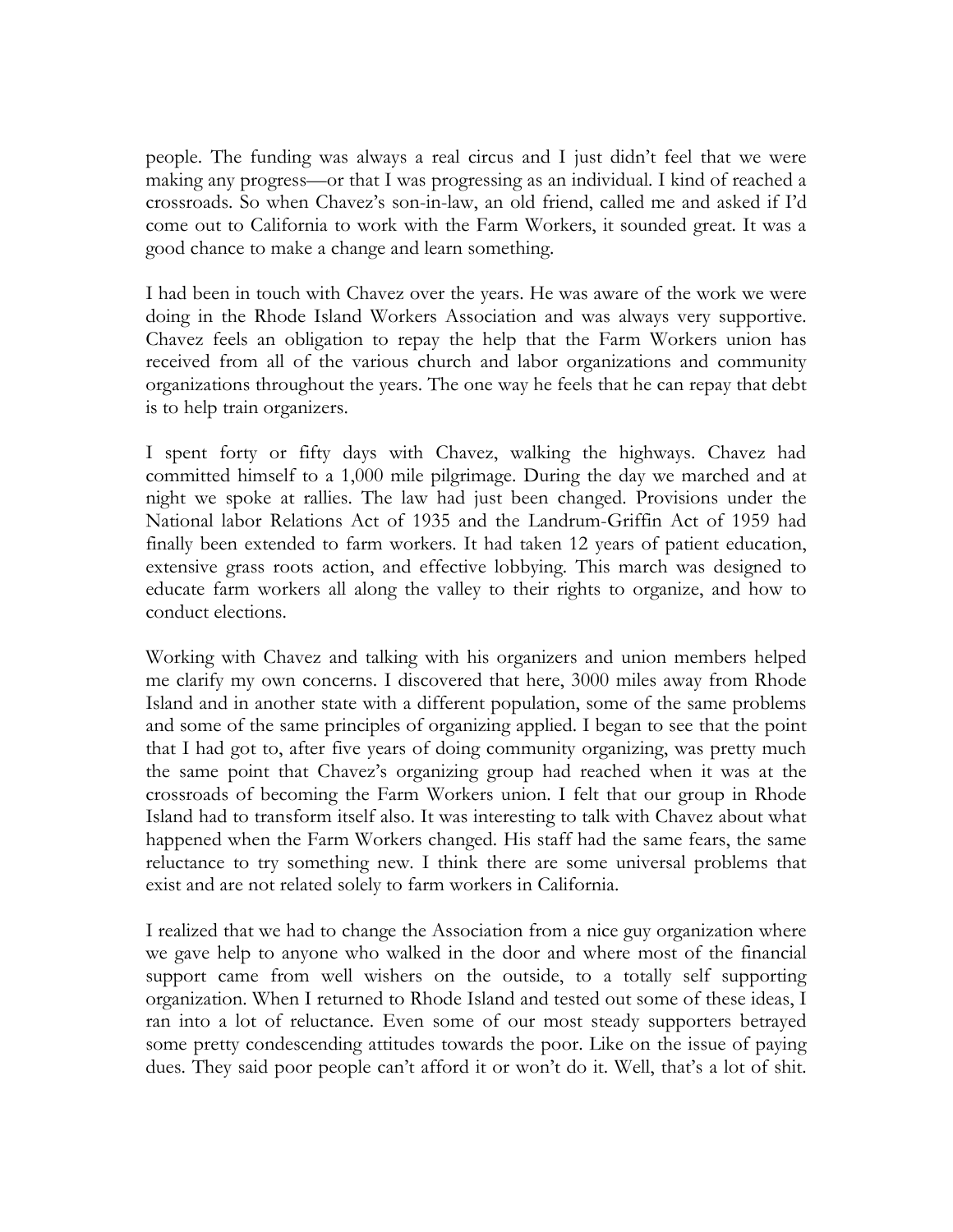Poor people can drink, they can smoke, they can waste a lot of money on other things, too. And they can pay dues, if they believe in something.

At that point our attitude became kind of cold. I had a couple of people who came into the office who thought of me as their private social worker. When they had a problem, they'd come and they'd want me to help them. I was pretty good at getting people straightened out or winning appeals. When I said "I won't work for you any more unless you pay dues," they said that I'd sold out and didn't care about the poor. You must be willing to take that kind of crap from people. You must have a certain faith that what you are doing is correct, and let the chips fall where they may after that.

I even had problems with the staff. They liked being helpers, doing good. But doing good all by itself doesn't build a power base and it doesn't necessarily build up people's capacities to do good on their own behalf.

So in 1976 I left my position as director of the Association and started a union called the Rhode Island Workers Union. I'd made a decision that we should start a union for people who no one else was organizing or even wanted to organize. I started with no members, with no money, and with my present wife (we weren't married at that time) supporting me for the first two years because we didn't have enough money to pay me. We were able to use some of the money we'd gotten from churches to pay for rent, the food, and paper supplies. Where we differed from the Association was in our insistence that members had to support the union with money as well as time, and in the issues we set for our agendas. After five years of working in the area, we began to see the kinds of common problems that people had on the job—like unjust firings, lack of health insurance, and poor wages.

There is a lot of slop being thrown out about poverty being glamorized and romanticized. It is basically a lack of money. If you give people money who have no money they will fix their house and have some money to take care of their kids put clothes on them and feed them. All they need is money. They do not need a lot of charity. They need some goddamn decent wages. We decided to go after the three largest groups of unorganized workers: the jewelry industry that had 30,000 low income workers, underpaid workers in the health care industry, and office workers. We decided to do it on our own, without any affiliation with national unions. Like the farm workers, we realized that we had to build up our own strength first, then we could talk to others.

We had a lot of contacts in the community and we still do the service work that we were doing during the Rhode Island Association days. We learned that instead of just saying "We will help you with your appeal' we could say "Listen! The real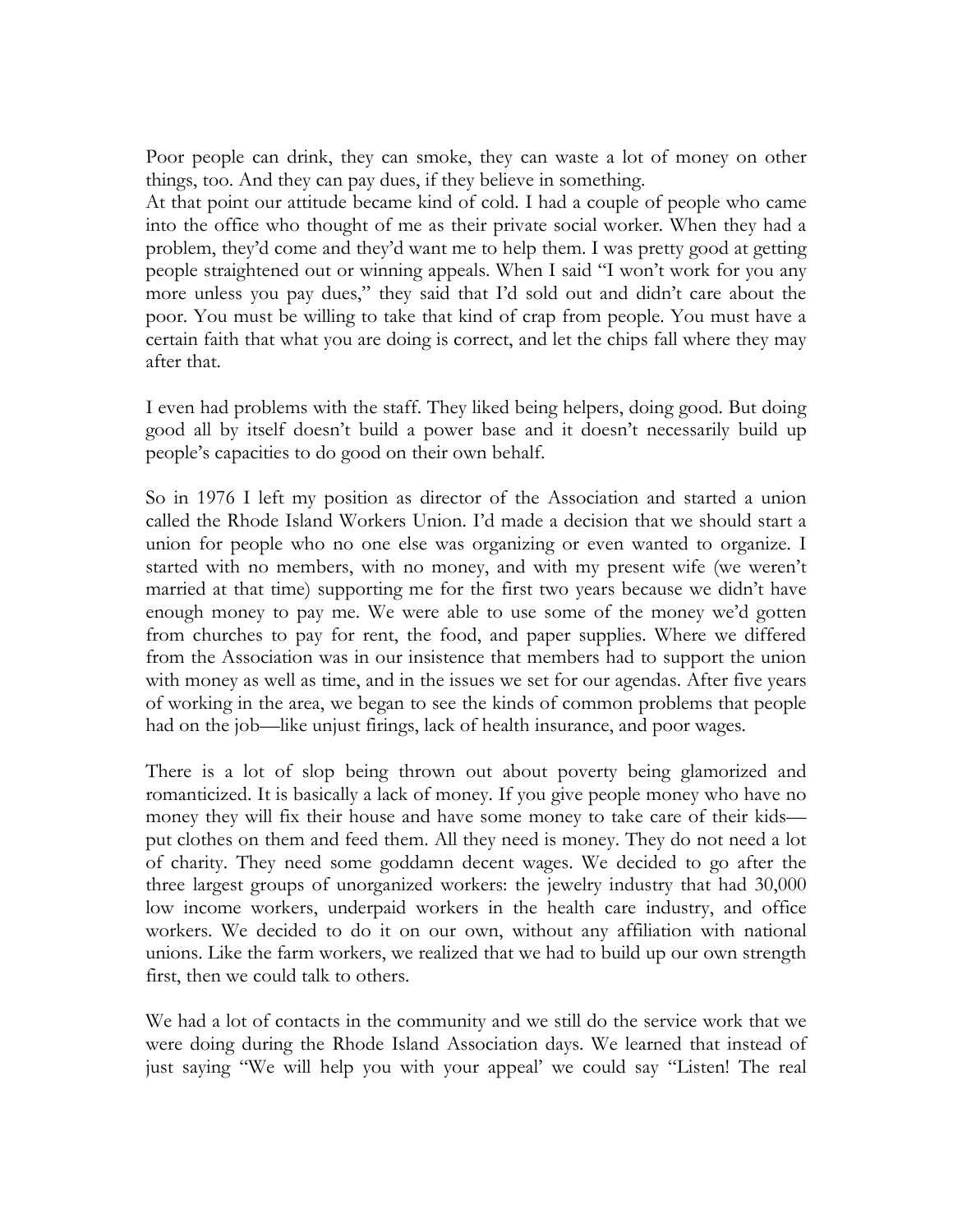answer to your problem is to organize to get a contract on the job. Then you can't be fired. Then you can get some health insurance benefits." This is a serious problem in Rhode Island because a lot of workers don't have health care benefits provided by their employer.

Our union has been involved in more organizing drives in this state than any other union even though we have only just over a thousand members. In six years we've been involved in 25 elections, and our record of wins is a little over 50 percent. Our biggest frustration is people quitting. If you start off with an organizing committee of 10, you usually have 5 people by election time. People will quit when the heat gets on because the bosses make it very tough.

It took us 6 years to get the first contract. I was fully prepared if I got the first contract in less than 10 years to consider that a success in an industry that has never been organized. We've learned a lot out of our elections and even our lost strikes. Just last month, we organized a place where we lost an election in 1978. It took us four years of going to the courts before we could finally bargain. We just received our first contract for 85 workers in a jewelry factory. The thing I had to keep remembering during those years was that once the auto worker was also unorganized. If they succeeded, we could too. I learned from Chavez that there are no unsuccessful strikes. "Strikes aren't lost," Chavez taught me, "They are abandoned." You don't lose when you don't get what you aimed for. You chalk it up to experience and start rethinking your strategy. You have to think. You have to get the right information. You have to keep people's spirits up and keep them focused on the end goals. It takes persistence. Like I said: there are no short-cuts.

It's one thing to say the word "persistence" and another thing to live it for four years. The hardest thing in organizing is to develop a realistic time perspective. You are always asking yourself if you are in the middle of a success or the middle of a failure. Because if you look back on all the struggles for social and economic justice, whether it's a fight over minimum wage or child labor, or women's right to vote and all the decent social and labor legislation that's been passed, someone just didn't come up one day and say let's do this. Those people must have asked themselves after four or five years. "Is this thing ever going to work? Or are we in the middle of a real losing campaign?" It requires constant research, analysis and thought.

In the beginning, I thought it would be easy to make the transition from an association to a union. I will tell you now, the problems are ten times as hard and the stakes are ten times as high. People who have nothing and never did aren't likely to stay with it unless it becomes a movement kind of thing with them. They have to not only believe they can win, which means they've got to have had some life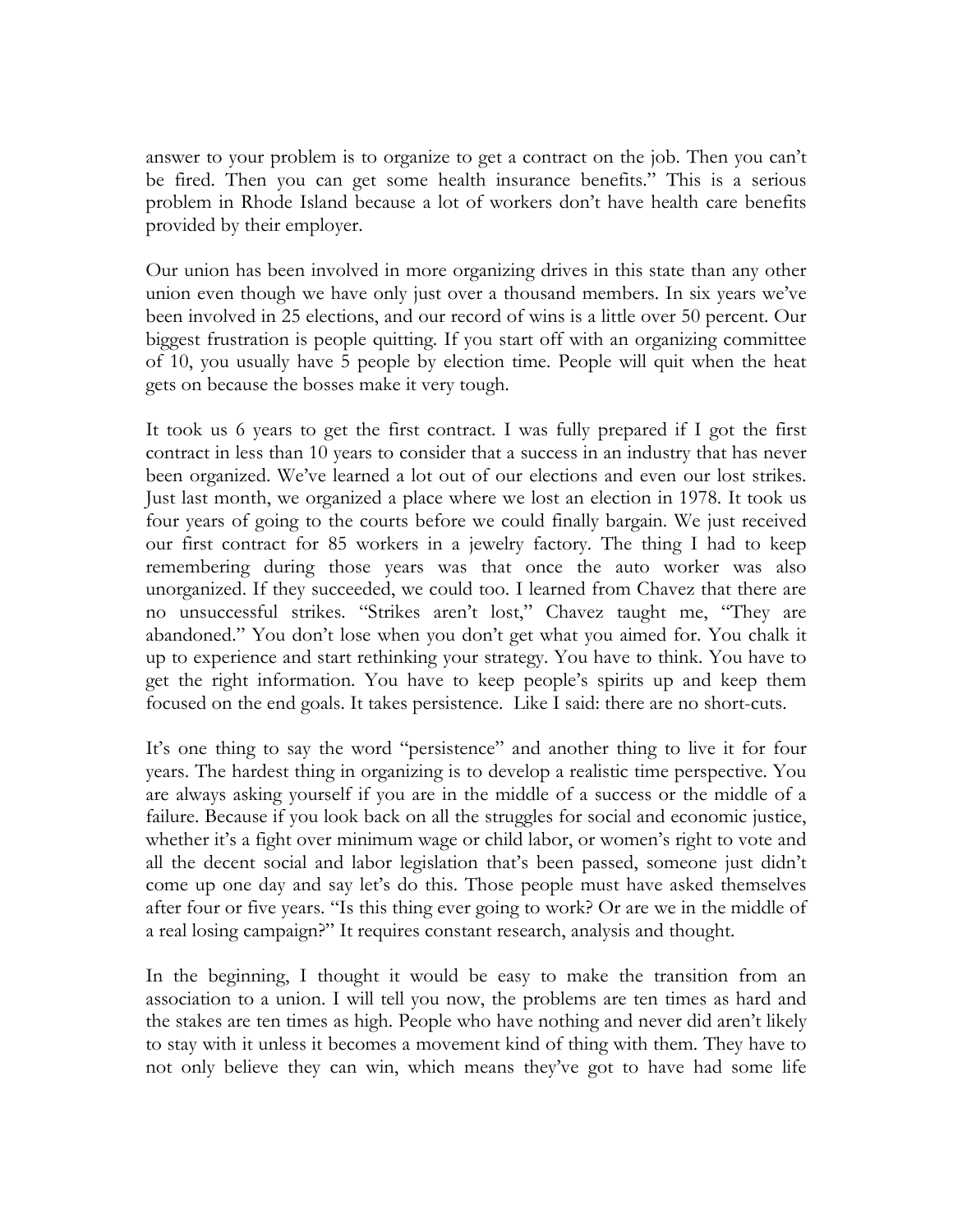experiences with success, and they have to believe in the justness of their cause. They have to be able to get mad. Maybe that's why we sometimes had more success with foreign-born workers than with the native-born. We had a strike where there were 100 Hispanics and 100 "anglos." The Hispanic workers struck and stood out to the person. For people who are here illegally and in many cases living hand to mouth to support themselves, three or four weeks out of work is risky and it feels like an eternity. But we got terrific support from the community. When it comes right down to it, a lot of folks are against discrimination. And it helps a lot when you discover that other people believe in your cause too.

In looking back, I am amazed at some of the things we have been involved in. We now have a self-sufficient labor organization of 1,100 dues paying members. Like the Farm Workers, we're now in the AFL-CIO. We represent 20 percent of the nursing home industry in the state of Rhode Island. We've made significant changes for those workers and introduced concepts into the industry of better staffing. Our members are on the average paid \$1.00 an hour above the minimum wage in a traditionally minimum wage industry. They have family health care coverage for the first time. I feel proud that we have some significant improvements. A friend of mine who is an accountant for a major jewelry company has told me as a result of our two organizing drives and our one strike, that many of the major personnel directors of major jewelry companies have sat down and are starting to improve wages, benefits and working conditions in an attempt to head-off unionization. We really didn't lose the strike!

Still our biggest problem is people quitting; not just the union, but the job too. The average employees we are after may have been employed 7 to 10 times before. They feel that if they quit work they hurt the boss. It is a twisted logic. They don't realize that they own their own labor when they say things like: "I showed them, I didn't give any notice and I quit." They don't realize that the bosses encourage turnover because when people have been around, they get to know a place and feel entitled to more. If you leave because you didn't get the raise you asked for, it just plays into the boss' hands.

Organizing a work force means educating people. That's why we are now meeting them on the unemployment line. You have to organize workers, not the workplace! If you keep that in mind, whatever you do and whatever the short-term gains or losses, you haven't wasted your time.

The labor movement is beginning to look into this concept a little more. In fact, I am beginning to work with the AFL-CIO in Rhode Island to establish a community service immigration center to do voter education, social service work, political